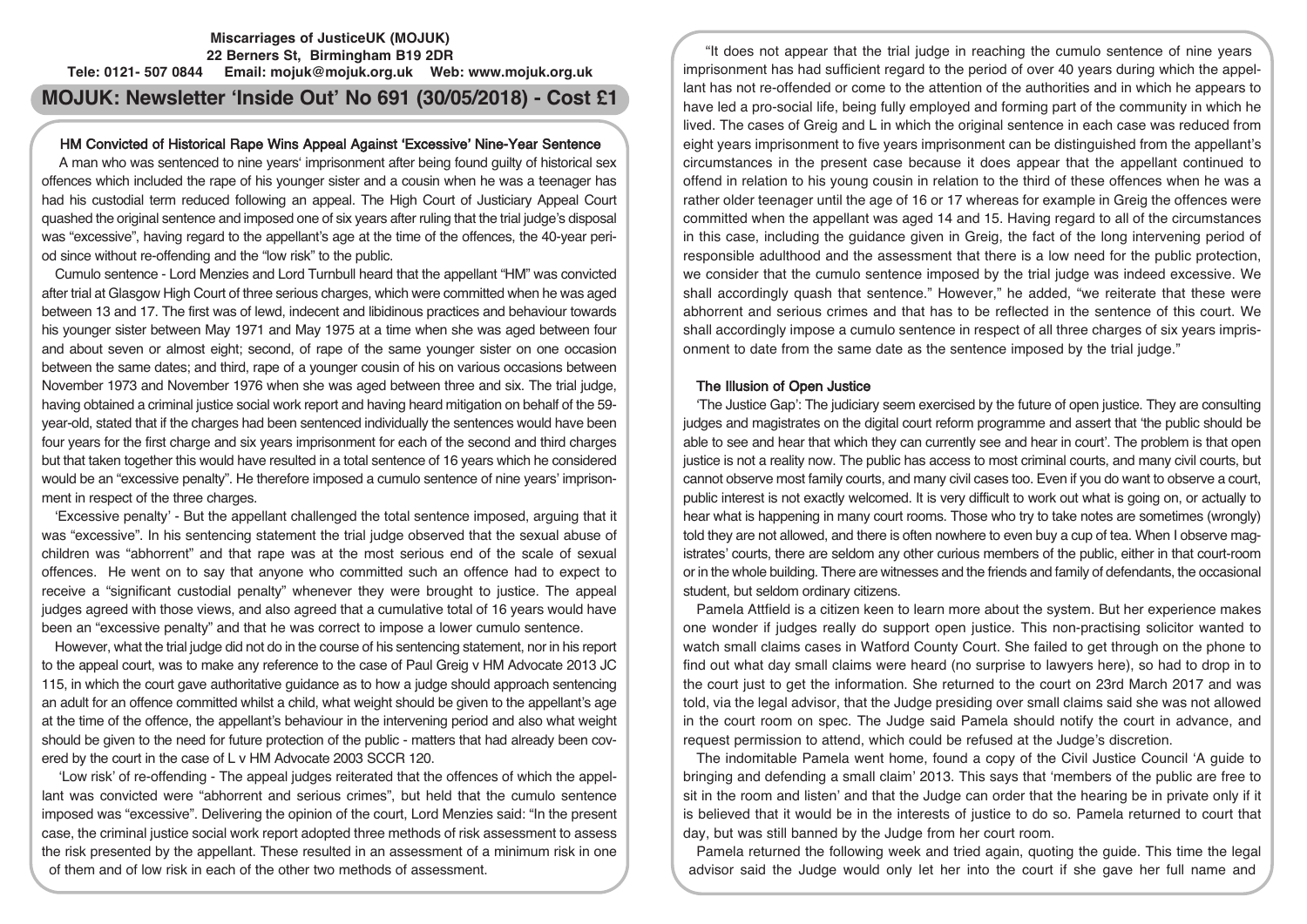address, and if the litigants agreed to her observing. When she was allowed in, the case turned out to be about parking. At the end of the next case the Judge informed Pamela that such cases were not suitable for being observed because the room was small and 'because few of the applicants and defendants were represented, the presence of a member of the public made them feel uncomfortable and she would therefore prefer me to attend a different court'. When Pamela returned to the court that afternoon she was banned from observing this Judge's small claims cases. 'I was told that they were sensitive matters and that, in any event, it was entirely at the Judge's discretion and she did not want me in her room,' she said.

Pamela, having assumed courts were open, was shocked by the whole episode and tried to complain directly to the court. The court suggested she should complain to the Judicial Complaints Investigations Office (JCIO), but they, in turn, said that it was not a matter of judicial conduct 'The JCIO explained that the judge was entitled to conduct the hearing as she thought was in the best interests of the parties involved. The JCIO stated that judges were entitled to make decisions and manage hearings free from outside interference by officials (including the JCIO), government ministers or other judges, and the judicial disciplinary process could not be used to challenge a judge's decision. The only way to do so was through the Courts.'

Yes, read that again. The only way for an ordinary person to challenge the seemingly arbitrary decision of a judge to ban them from watching a supposedly open court hearing is to judicially review the decision. It's incidents like this that fuel the tabloids' antipathy to the judiciary. In too many areas, judges are, in practice, unaccountable. The senior judiciary espouse the principles of open justice but they are supporting a court reform programme which will see thousands more criminal cases dealt with through the (totally closed) single justice procedure, and others go on video or online. It is pie in the sky to think that a criminal case dealt with online can ever be as open as one dealt with in court – apart from anything you cannot see the process of decision-making online, just the outcome. Open justice is indeed in jeopardy, both from unaccountable judges and from the new digital system. But who is fighting for justice to be 'seen to be done' as well as done?

#### Jury Finds Nicola Jayne Lawrence's Life Could Have Been Saved at HMP New Hall

Nicola Jayne Lawrence, from Creswell in Derbyshire, was 38 when she died from a combination of methadone toxicity and multi drug administration at HMP New Hall. The narrative conclusion returned by the jury at the inquest identified various missed opportunities that may have resulted in Nicola's life being saved. She was one of 22 women to die in women's prisons in 2016, the highest annual number of deaths on record. Nicola, one of three siblings, was described by her mother as a very loving and caring daughter. Nicola was diagnosed with Multiple Sclerosis (MS) in her early twenties. She developed PTSD after the death of her partner. She suffered from anxiety and struggled with mental ill health. She also struggled with addiction to drugs. Despite her family desperately trying to access therapeutic support and help with drug rehabilitation, the right kind of support was never available to her. In September 2016, Nicola was recalled to prison to serve a 28-day sentence. During an initial health screening on 9 September 2016, Nicola told the staff about her MS, an injury to wrist and dependence on drugs. The prison doctor prescribed medications to manage her various health needs. In addition to her usual medications, Nicola was prescribed methadone. This was the first time Nicola had received a prescription for methadone.

The inquest heard how there was no consideration given to the impact of methadone on the medication she was already prescribed for her MS. There was also a failure of communication with her MS specialist. At 21.30 on the 23 September 2016, officers saw Nicola lying face

down on the floor of her cell and snoring loudly. They say she raised her arm in response to requests for her to get on to her bed but otherwise remained on the floor. The staff decided to check on her at regular intervals, noting each time that she remained on the floor snoring. At 23.30, they noticed that Nicola was no longer snoring and was unresponsive. They entered her cell and called for emergency assistance.

In their conclusion, the jury found: The level of communication between health professionals and prison staff was lacking. Prison officers lacked the training and information to recognise and deal appropriately with a prisoner on a Methadone programme exhibiting signs and symptoms of drug toxicity. Had the prison staff acted on their concerns and contacted the health team between 9.30pm and 11.00pm, it is likely that Naloxone would have been administered - a drug which could have reversed the effect of methadone toxicity which could have saved Nicola's life.

Christine Lawrence, Mother of Nicola said: "The fact that the jury have confirmed she might still be with us if the level and nature of observations had been different is painful to hear. I am still worried for other vulnerable prisoners, who like Nicola, might not be getting the correct treatment or support. I hope that lessons have been learnt and the prison and healthcare providers put changes in place which mean that Nicola's life has not been lost in vain. I do not want another family to have to go through what we have been through. I would like to take this opportunity to thank the jury members that sat patiently for nearly three weeks listening to the evidence and for their full and thought out conclusion."

Deborah Coles, Executive Director of INQUEST said: "Nicola's death could have and should have been prevented by those who owed her a duty of care. The prison service must address the serious failings in this case as a matter of urgency. Nicola should not have been sent to prison in the first place, but once she was there it is unforgivable that she had to lose her life in this way."

### Right to See Parole Board Decisions Comes Into Force

Jamie Grierson, Guardian: Members of the public will be able to request summaries of Parole Board decisions on whether prisoners are safe to release under a law change prompted by the handling of the case of serial sex attacker John Worboys. The Parole Board was previously unable to tell victims or the public the reasons why it had decided whether or not to release a prisoner. Under the new rule that came into effect on Tuesday 22nd June 2018, victims, members of the public and the media in England and Wales will be able to request a summary for cases that are considered by the board. However, decisions made before Tuesday will not be eligible. The change comes after uproar over the now-overturned decision to release Worboys, a former black-cab driver who was jailed indefinitely in 2009 with a minimum term of eight years after being found guilty of 19 offences, including rape, sexual assault and drugging late-night passengers, committed against 12 victims.

The Parole Board chief executive, Martin Jones, said: "The Parole Board has been pushing for more transparency and I am pleased that this change to the rules will allow for better understanding of the parole process. Protection of the public is our primary concern and I hope these summaries will provide reassurance, particularly to victims, that these difficult decisions are made with a great deal of care." Requests will have to be submitted via an online form on the Parole Board website and summaries will be subject to data protection regulations. In March, three high court judges quashed a decision to release Worboys, after a legal challenge brought by two of his victims. The judgment also concluded that rule 25 of the Parole Board rules, which prevented publication of any of the reasoning behind decision-making, was illegal. The board makes 25,000 decisions on whether or not to release inmates every year.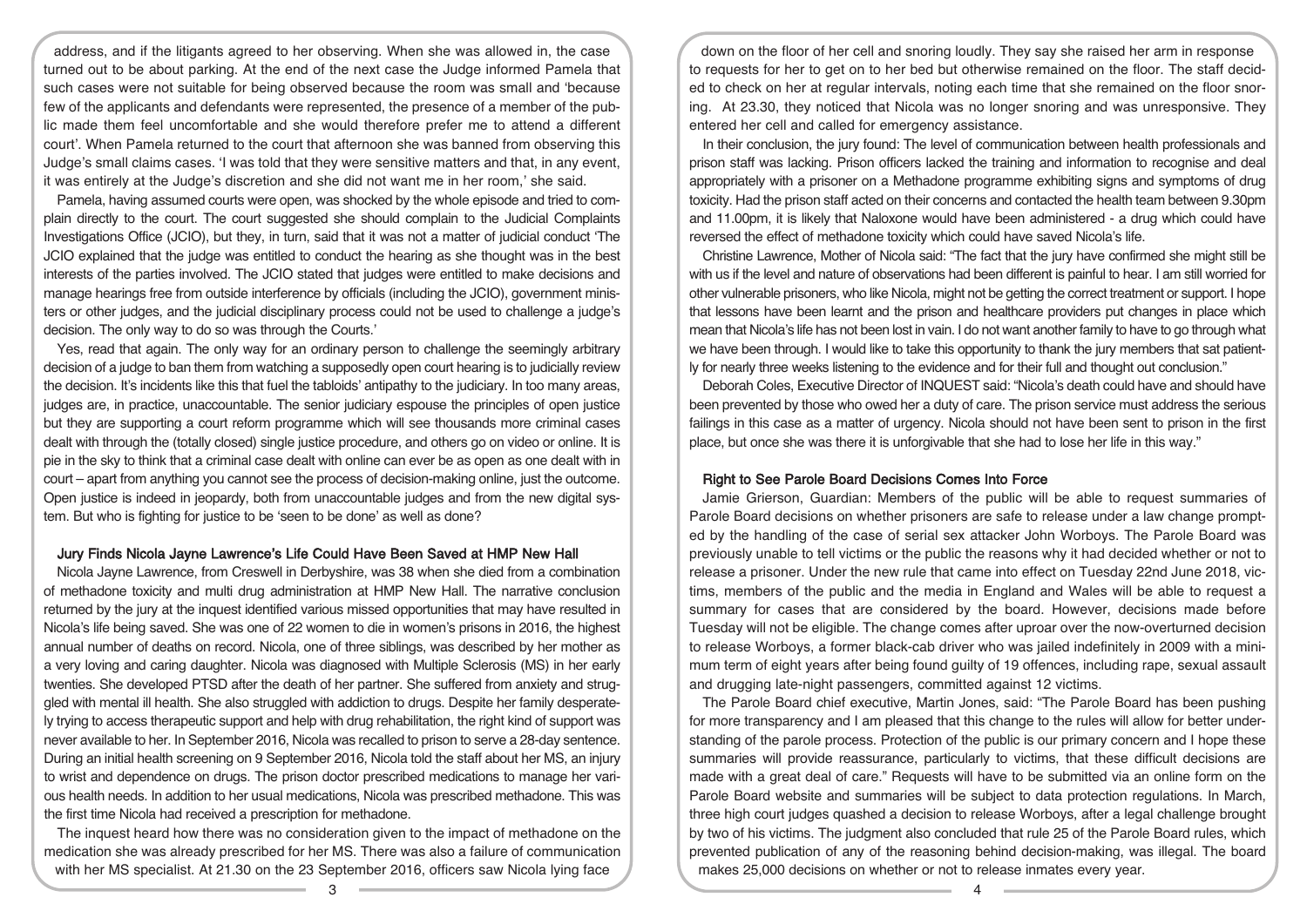### Jail Compensation For Killers Could Cost Taxpayers £43 Million

Prisoners claiming compensation from inside jail cost the taxpayer almost £43million over the last five years. Inmates including killers Levi Bellfield and Kevan Thakrar received 28,150 separate payouts from the Ministry of Justice (MoJ). It means that 100 payments were made to inmates each week, with each costing around £1,500 to settle. Lags claimed for accidents including slips and trips, as well as injury compensation when they were attacked by other inmates or guards. There were hundreds of claims where prisoners' belongings had gone missing, or when they had been freed from jail a few days late. Some even claimed for food poisoning, falling out of their bunk beds and being made to go "cold turkey" in a bid to beat drug addictions.

David Spencer, the research director at the Centre for Crime Prevention, said: "It is frankly absurd that prison inmates are able to make personal injury claims from behind bars. "When you are sent to prison you are quite rightly stripped of some of the rights enjoyed by law-abiding citizens. If they are drug addicts then they are made to go clean. Most people would have assumed they were not entitled to tap into the overblown personal injury industry either and be shocked to discover that £43million of their money has been given to criminals for such trifling matters. Once Britain has left the European Union, it is to be hoped that this matter can be addressed and that prisoners will only be allowed to claim compensation if they have been subjected to obvious criminal offences."

A MoJ spokesman said: "We robustly defend all claims and are successful in two thirds of cases brought against us by prisoners. Both the number and value of special payments to prisoners has fallen since last year. We always seek to ensure these payment are offset against outstanding debts owed to courts and/or victims."

#### How a Champion Boxer Got Caught in Britain's Immigration Dragnet

Daniel Trilling, The Guardian: A little-known Home Office scheme designed to deport more 'foreign criminals' has left Kelvin Bilal Fawaz – and many others like him – living in an endless limbo. The opening ceremony of the London Olympics, on 27 July 2012, should have been a moment of triumph for Kelvin Bilal Fawaz. The talented young boxer had recently been crowned the amateur light middleweight champion of England, and he was meant to be marching with the athletes of Team GB as they paraded into the Olympic Stadium. Fawaz was born in Nigeria, and trafficked to Britain as a child – where he was rescued by the state and raised in care. Now he was a champion, ready to represent his country, with a lucrative professional career ahead of him. But there was one problem: he wasn't a British citizen. In fact, it wasn't clear if he had permission to stay in the UK at all. As a child, he had been given temporary leave to remain until just before he turned 18 – but he had to apply to extend this as an adult, and by 2012, at the age of 24, he was still waiting for a response. Like the rest of us, he watched the Games on television.

Since then, Fawaz has lost almost everything: his nascent career, his marriage, and ultimately, his liberty. Now 29, he has lived his entire adult life in the UK without valid immigration status, which means he has no right to work and is liable to be detained and deported at a moment's notice. During the past decade, he has applied and appealed for extended leave to remain; he has applied for a spousal visa; he has even asked to be registered as stateless person. All these requests have been turned down by the Home Office, which considers his presence in the UK undesirable. The Windrush scandal has brought attention to the "hostile environment" policy introduced by Theresa May in 2012 to drive unwanted immigrants from the UK. But Fawaz has become ensnared in a lesser-known policy – another Home Office scheme designed to

remove immigrants, purportedly by targeting the most dangerous foreign criminals.

This is called Operation Nexus, a joint initiative between police forces and immigration enforcement. Launched in 2012, it has received little public scrutiny – official guidance notes describing it were only published last year. But it goes even further than previous schemes to deport "foreign criminals", because it also targets people, such as Fawaz, who have never been to prison. In his late teens and early 20s, Fawaz received convictions for minor offences such as cannabis possession, driving without insurance and spraying graffiti; he points out that he has never received a harsher sentence than community service, and argues that he is a reformed character. For the Home Office, none of this matters.

In fact, the state has been trying to force Fawaz from the UK for several years – but he has nowhere to go. Although he was born in Nigeria, his mother came from Benin and his father from Lebanon. Nigeria won't accept Fawaz as a citizen, and according to Fawaz, neither will his parents' countries of birth. The Home Office doesn't believe him, so it keeps trying. In the meantime, he survives on donations and trains at his local boxing gym. The gym is his life: he hoovers it, he cleans the toilets, he has even slept there when he's had nowhere else to stay. Legally speaking, he has all but reached the end of the road. His best chance may well be to throw himself once more on the mercy of the Home Office and ask for the state to be sympathetic and make an exception.

In this regard, Fawaz has more in his favour than others who find themselves in similar situations. His talent is undeniable, and making a contribution through sport is a well-worn path to acceptance for immigrants. Fawaz has represented England in international competition six times, including against Nigeria: as he puts it, he has literally bled for his adoptive country, in the ring. He has made something of his turbulent life, and passes his knowledge on to young people and children at the gym, so that they might avoid the mistakes he once made. But the Home Office disagrees: its press officers point out that Fawaz has 15 criminal convictions in total. "When someone has no leave to remain in the UK, we expect them to leave the country voluntarily," is their rote reply to journalists. "Where they do not, we will seek to enforce their departure."

After years of living in uncertainty, Fawaz was suddenly arrested in November last year, placed in detention and told he would be imminently deported to Nigeria. His story became national news. A petition started by a member of the public demanding that the Home Office grant Fawaz British citizenship received more than 100,000 signatures. After several weeks in a detention centre, he was released on bail. Our reactions to these stories follow a familiar pattern. Attention focuses on the merits of the individual: has this person worked hard, have they contributed, have they played by the rules? If they don't deserve to be treated like this, then the implication is that other people do deserve it: "If only we could create an immigration system that caught the bad foreigners – the illegals and the criminals – and left the innocent alone."

As more details come to light about the damage caused by the government's "hostile environment" for unwanted immigrants, this question is at the forefront of political debate. But Fawaz's story shows how, in trying to make an increasingly severe distinction between the deserving and the undeserving, the UK casts many people into a bureaucratic limbo that effectively criminalises their existence in this country. What if, instead of finding "illegal immigrants", our policies are creating them?

In early February this year, I met Fawaz as he joined a group of campaigners from 38 Degrees to hand in his petition at the Home Office's headquarters in Westminster. He arrived late, greeting each of us as if we were old friends. When he asked me to take a photo of him for his Instagram feed outside the Home Office entrance, he turned on the charm. "This is so good," he exclaimed in a soft, London-inflected voice. He gave polite but firm instructions to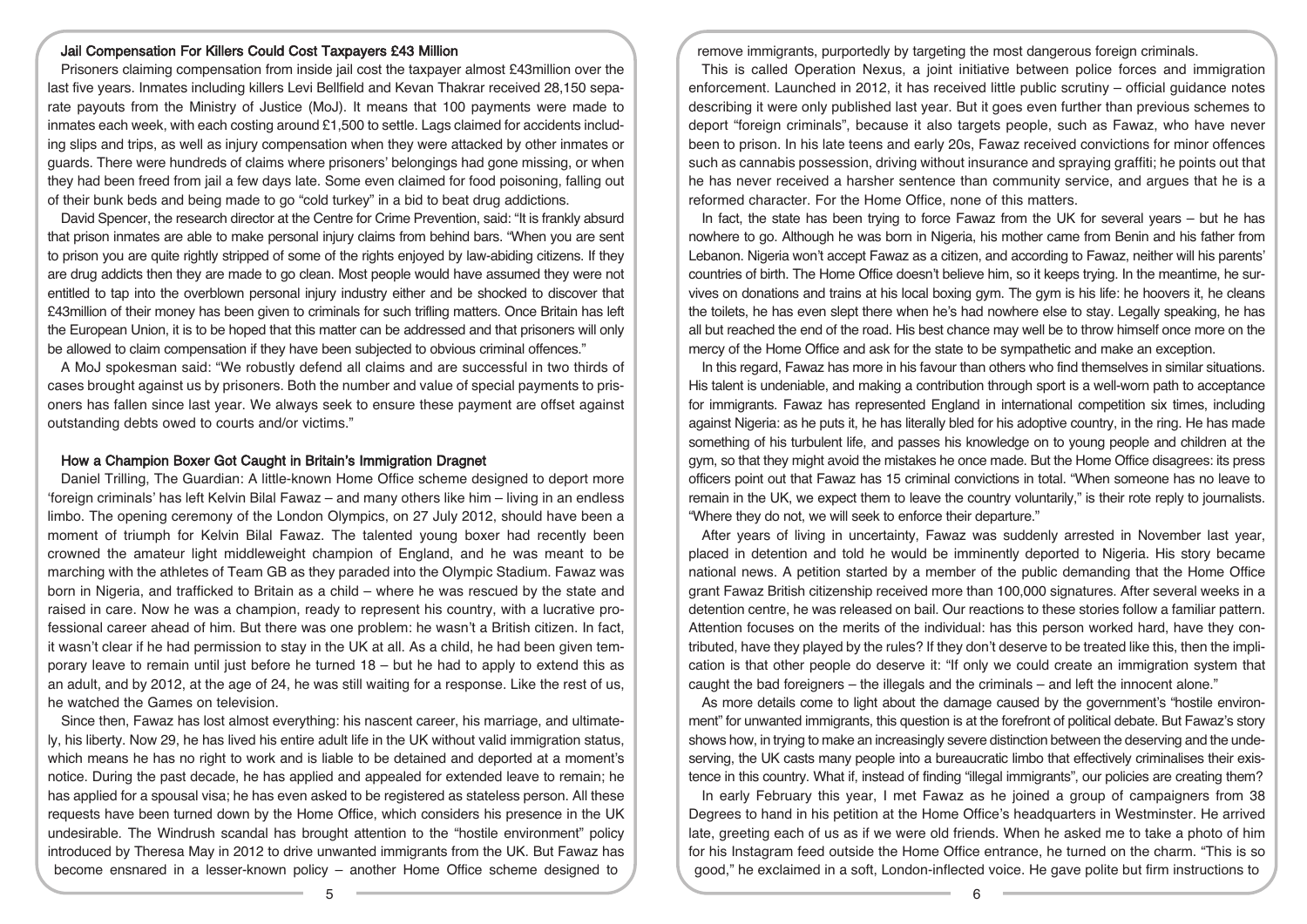the camera crew who were filming an interview with him: "Don't just ask me how people can help. Ask me human questions."

For several years now, there has been a trickle of stories about bizarre or apparently cruel decisions in immigration cases, in which people who have spent many years – or even their whole lives – in the UK are ordered to leave the country. In recent months, thanks to dogged reporting on the subject, the fate of the Windrush generation has become a national scandal. Now, the focus is widening to other people caught up in the "hostile environment", the harsh system of internal border controls that the prime minister made her flagship policy when she was home secretary.

But our fractious national debate about immigration is based on three categories whose definitions are not fixed: "illegal", "criminal" and "foreign". In fact, it is easy to see how their meanings have shifted under the pressure of media outrage and government policy. During the last two decades, the shift has been in one direction: to broaden our idea of who is a foreign criminal and who is an illegal immigrant, which in turn justifies harsh new policies, and authoritarian structures.

At the centre of this is the Home Office, the government department with perhaps the most direct impact on our daily lives. It is responsible for the police, fire services, MI5, immigration and border control – in short, many of the ways in which a state is supposed to keep its citizens safe. But because of this role, it often finds itself under pressure from within government and without. On the one hand, it is frequently attacked by rightwing media for perceived failures to prevent crime or control immigration, and by liberal critics for apparent heavy-handedness. On the other, it sometimes sees itself at odds with fellow government departments, looking out for the ordinary British citizen while officials elsewhere make decisions based solely on what's best for economic growth and competitiveness. The result, as a group of academic researchers concluded in their recent book Go Home? The Politics of Immigration Controversies, is "an organisation that feels embattled and misunderstood", which develops new policy "at an unusually high speed", often in response to pressure from the media and with one eye on the news cycle.

Although the policies introduced by May were some of the most hardline yet, they are part of a longer-term pattern of anti-immigrant rhetoric. One of the flashpoints in this process is how the state deals with foreign-national offenders: people who aren't British citizens who commit crimes in the UK. This is one of the most sensitive parts of the immigration system: serious crimes committed by people with limited or no right to be in the country often generate furious press coverage, as do bureaucratic obstacles to their removal, such as human rights laws.

It is often hard to tell what is the greater cause for outrage: the crime itself, or the foreignness of the offender. In this atmosphere, for more than a decade, successive governments have promised to deport ever-larger numbers of these people, but in doing so, they have followed a dangerous logic, whereby the nature of the threat we are supposed to be protected from has shifted – from particular crimes to a vague, expanding category of the "foreign criminal".

The first big media storm about foreign criminals erupted in the summer of 2006, after it emerged that 1,000 foreign prisoners had been released at the end of their sentences without being considered for deportation, as the rules required. Labour's home secretary, Charles Clarke, was forced to resign; his replacement, John Reid, declared the immigration directorate "not fit for purpose" and launched a series of reforms to restore public confidence in the system. UK borders were rebranded, with flags, insignia and uniformed staff, while a communications strategy focused on getting more immigration raids into the media. And in 2007, the UK Borders Act introduced the automatic deportation of "foreign criminals" convicted of serious crimes and imprisoned for more than 12 months. Since its landslide victory in 1997,

the New Labour government had tried to outflank its critics on the right by taking a tough line on crime and immigration. Rather than challenging the claim that these two phenomena were inextricably linked, it reinforced the idea: as late as 2010, Labour's election manifesto contained a section entitled Crime and Immigration. In the early days of New Labour, the focus was on asylum seekers, who were the target of exaggerated press claims about people trying to exploit Britain's system of refugee protection. In the early 2000s, Labour dramatically expanded Britain's network of immigration detention centres in order to lock up asylum-seekers while their claims were processed. After 2007, the government found a new use for the additional facilities: to detain the increased number of foreigners who were being scheduled for deportation after their prison sentences had ended.

At a stroke, Labour had drastically expanded the definition of a dangerous foreign criminal. The policy had an immediate effect, raising the number of offenders removed from the UK from under 3,000 in 2007 to nearly 4,500 in 2008. But they did little to reduce the salience of immigration as an issue in the minds of voters or newspaper editors. When the Conservatives came to power, having pledged to reduce immigration to the "tens of thousands", the incoming home secretary Theresa May focused much of her energy on removing unwanted people from the UK. In 2012, she gave an interview to the Daily Telegraph in which she declared her intention to create "a really hostile environment" for illegal immigrants: initiatives to identify and deport people, or to make everyday life so difficult for them that they would leave of their own accord. A host of new laws followed in the 2014 and 2016 Immigration Acts, which extended border control into everyday life by criminalising bureaucratic irregularities and forcing public servants and private companies to check the immigration status of prospective clients. These were accompanied by measures to encourage government agencies to collect and share immigration data more effectively.

At the same time, Operation Nexus was rolled out to a series of police forces in England. Its definition of "foreign criminal" is far broader than the policy that existed before 2007; broader, too, than how New Labour redefined it. Serious offenders fall under its remit, but so do people convicted of minor offences. Yet if you look at the deportation figures, a strange picture emerges. The number of people deported from within the country (as opposed to those turned away at ports and airports) has stayed roughly steady at between 10,000 and 12,000 a year. That's because deporting someone – an "enforced removal" in official euphemism – is a complicated process. A Home Office document entitled Country Returns Guide gives us some insight: this spreadsheet, a resource for civil servants, lists more than 200 countries and comments on how co-operative they are at taking their citizens back from the UK. Alongside each entry, wherever possible, are comments noting roughly how long it will take to issue a travel document (anywhere from a few days to six months, depending on the country), what kind of supporting evidence is required to prove a person's nationality, and remarks on the country itself. In many cases the information is unclear or incomplete.

It is for this reason that many of May's policies are aimed at convincing people to leave of their own accord. But while you might expect the number of so-called "voluntary returns" to have increased since 2012, there has been no significant growth here, either. Indeed, the total number of returns, voluntary or enforced, has actually fallen since 2014. So as new policies seek to bring more and more people into the state's immigration dragnet, fewer people are being made to leave. Instead, they are thrown into a state of uncertainty that can last many years. This is what happened to Fawaz.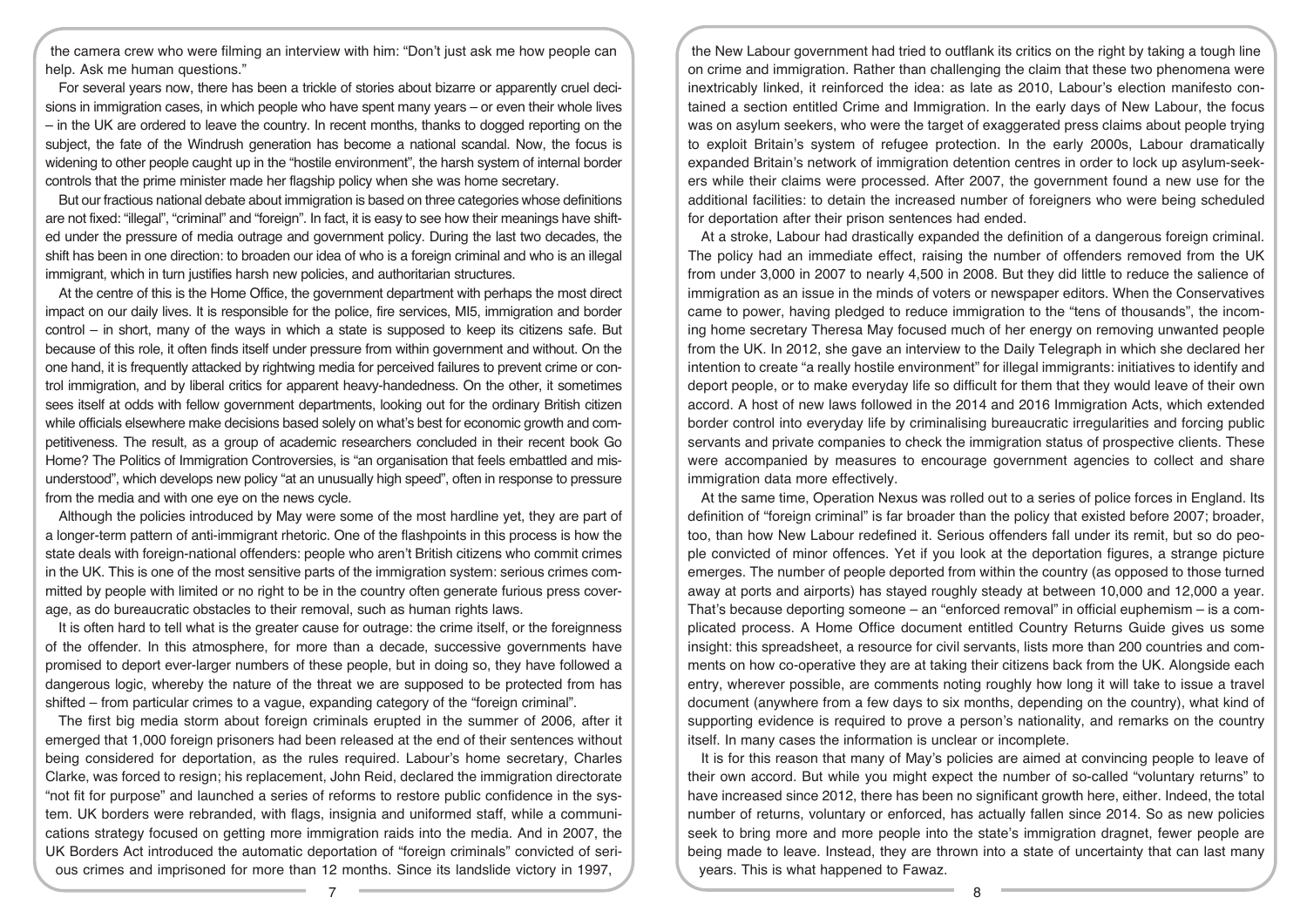On Wednesday evenings, Stonebridge Boxing Club in north-west London is in full flow. When I visited, in mid-February, around 50 people were there for a training session, shouted at by a handful of coaches. The gym, on the second floor of a half-built office block, was hot with overworked bodies, and every 30 seconds or so there was a thud and a rattle as dozens of people, men and a few women, hit punchbags in unison. Most of the people there were black, Asian or eastern European. Stonebridge is in Brent, one of the most ethnically diverse parts of London; it is also one of the boroughs where, in 2013, the Home Office trialled a scheme to drive around advertising vans bearing the slogan: "In the UK illegally? Go home or face arrest."

As I watched, Aamir Ali, the club's owner, pointed people out to me: two of the coaches had boxed for Nigeria and Lebanon, respectively, at the 1992 Olympics. Mikael Lawal, a young Londoner of Nigerian heritage, is the first from the gym to turn professional. In the main ring, a boxer who had recently arrived from Kazakhstan was dispatching one challenger after another with rapid blows, not seeming to tire. He had come to the UK to try his luck at a professional career, Ali explained; a friend from his home village has lived in London for years and is a regular. "United Nations, is all I'm saying," he joked. Although immigration is nothing new to Britain, its nature and shape has changed in recent decades. Between 1993 and 2014, the number of foreign citizens living in the UK rose from nearly 2 million to more than 5 million. At the same time, a series of changes to the law have made it much harder for these residents to secure UK citizenship. Instead, Britain's multiethnic communities live with a plethora of temporary and precarious forms of leave to remain. Academics call this "multi-status Britain" – people have jobs, lives and families here, but on paper they are foreign.

Fawaz arrived midway through the session, wearing an immaculate white T-shirt, fedora and ripped jeans that contrasted with everyone else's sweaty gym gear. He walked around greeting people as a visiting celebrity might, then stood by a corner of the ring and watched the fight with the Kazakh boxer. His expression turned serious, and his head nodded in the rhythm of the two men. Ali is Fawaz's manager, and has been his benefactor since he spotted the boxer in 2012 – impressed not just by his skill, but the level of preparation he put into the fight. He remembers seeing Fawaz sitting by the ring, watching intently as his rival fought another man: "[It's] his focus. His head was in there, he was feeling it."

When Fawaz tells his story, he does it in soundbites and neat, well-worn anecdotes – the behaviour of a sportsman with one eye on fame, perhaps, but it is also what immigration control demands of its subjects. Testimony becomes everything, and the complex details of a life are turned into claims and counter-claims. By his account, this is roughly how it goes: he was born in northern Nigeria to a Lebanese father and a mother from Benin. His mother abused him ("You know when someone has a life that is not good for them and they take their anger out") and his father left him with an "uncle" – either a relative or a family friend, Fawaz isn't sure – in Lagos. During this time his mother was murdered in religious riots, and in 2004, when Fawaz was 14, his uncle announced that he was taking him to London to reunite him with his father. He was flown to the UK – on what documents, Fawaz doesn't know – but instead of meeting his father, he was given to a family who held him captive and made him work as a domestic servant. After a few months, he escaped, and was taken into the care of social services in a west London borough.

In the back office of the gym, overlooked by wallpaper bearing the famous 1930s photo of New York workmen eating their lunch on the girder of a half-built skyscraper, Fawaz told me what happened to him after he escaped his captors. To use the language of child protection workers, he had been trafficked into domestic servitude. The government offers protection to trafficked

children, but it has strict limits, to avoid opening up a kind of back door to permanent citizenship. In most cases, they are refused asylum and granted a type of temporary leave to remain that expires before they turn 18. This is usually on the basis that there are no safe reception facilities for children in their home countries, but it means that they spend the formative years of their lives not knowing if they will be expelled from the UK when they become adults. Frequent delays in processing applications, which can take several years, increase the uncertainty further – making it even more difficult for children raised in care to build stable adult lives.

Given temporary leave to remain, "while they worked out what to do with me", Fawaz was placed in a group foster home in west London until he turned 16, then moved to a halfway house for older teenagers. There, he joined some of his new neighbours in what he described as "bad stuff. Weed, graffiti, sex with different girls, alcohol, smoking. It was only when I left that era that I looked back and I was like: 'Oh my god, you really, really was going down.'" In early adulthood, as he waited to find out if he would be allowed to stay in the UK, Fawaz received a string of minor criminal convictions. But this was also a period, he told me, in which his life began to change for the better.

First, he got involved in boxing, via a sports day at Brunel University in west London. Fawaz had always boxed by himself – he told me he made his own punchbag as a child in Nigeria – but this was his first proper introduction to the sport, and he discovered he had talent. After a few months, he had beaten everyone at Brunel, and moved on to All Stars, a long-running local club with a reputation for working with troubled young men. "My whole concept [of life] changed," Fawaz said. "I had seen the rebellious side of London, the naughty side, the less ambitious side."

Second, he met and fell in love with a young woman, who he married. "She retuned me, she made me see things differently," he told me. Fawaz received a national diploma in sports science and was offered a place at university, although he couldn't take it up because of his uncertain immigration status: without leave to remain, he was not eligible for a student loan. Gradually, his success in amateur boxing competitions – and the demands of training – led Fawaz further and further away from his old friends. In early 2012, he won the Amateur Boxing Association (ABA)'s national competition, becoming light middleweight champion of England. This convinced him to focus on his career, although he had not entirely put his old life behind him: his last criminal conviction was in 2014. Fawaz said a series of violent incidents, in which he was attacked or threatened, convinced him to completely break off contact with his former friends.

I asked Fawaz to imagine his life since arriving in the UK – his life in care, his shift from delinquency to boxing – as a line on a graph. He moved his hand upwards in a steep slope, representing his progress all the way until that championship victory in 2012. And then he dropped his hand, sharply. It was in that year that his request to stay in the UK – made years earlier, when he was still a teenager – was rejected. With his status unresolved, Fawaz had no right to work and could not turn professional: he says he had to turn down a contract from a top boxing promoter worth more than £200,000.

Next, Fawaz made a series of appeals that were turned down. The ABA wrote to the Home Office five times to ask that Fawaz be given travel documents and a work visa. Another attempt, to gain naturalisation via marriage, was rejected because Fawaz did not have the right to be in the UK at the time of his wedding. After several more years, having exhausted all legal avenues, he was issued with a document ordering him to leave the country, and told to sign in at an immigration reporting centre every week or face being detained.

And yet, he said, he still couldn't obtain a passport from any other country. The stress of this period, Fawaz said, led to the breakup of his relationship in 2015. At that point, he told me,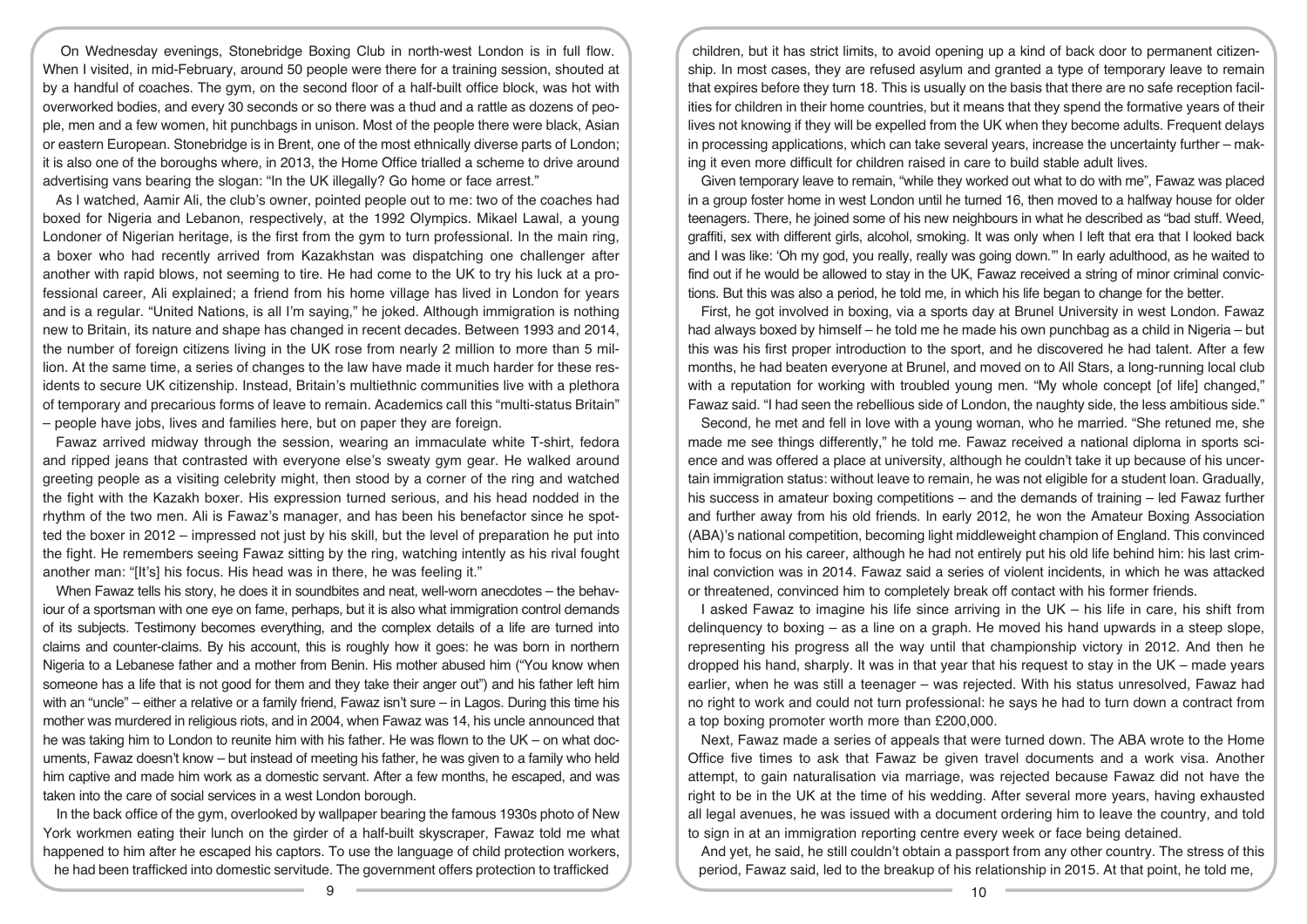he stopped boxing: "I gave up. I lost everything, I lost my motivation, I started drinking." He suffered depression, and during a period in between houses, would sometimes sleep on public transport. "I got into trouble," Fawaz said about his earlier years. "But it was just a kid who had no parental guidance. I never raped anyone, I never robbed a bank, I never beat anyone – " he paused in frustration. "I'm a boxer. I had so much anger in me, and yet I never fought on the street. When people [were] fighting I [would] tell them there's no point." Later, Fawaz pulled up his sweatshirt to show me a tattoo of birds' wings that ran along the length of his back. Underneath the feathers on the right-hand side, I could see a raised patch of skin – where, Fawaz said, a knife had punctured his lung.

Operation Nexus was Theresa May's attempt to solve a problem that had bedevilled home secretaries since John Reid. Although the number of foreign-national offenders removed from the UK initially rose sharply, it has been stuck at roughly the same level ever since. Piloted in London, and since extended to other parts of England, Nexus is a way for police and immigration officials to identify "high harm" foreign national offenders and remove them.

Some police forces now station immigration officers in custody suites, and others make immigration checks on everyone they arrest. When a person applies for citizenship, or to extend their leave to remain, their details are cross-checked with police records and, if necessary, passed on to specialist Nexus casework teams employed by the Home Office. As with other immigration cases, people can appeal against the decision to remove them, and evidence will be heard at a tribunal.

But our notions of who counts as "illegal", "criminal" and "foreign" depend on who defines them. And Nexus is playing a key role in broadening the terms of reference, so much so, in fact, that people with minor convictions – or even none at all – can find themselves labelled foreign criminals. On its own terms, the policy has been partly successful: between 2012 and 2015, for example, around 3,000 foreign-national offenders were removed.

Some of these people committed serious crimes, but not all of them: Nexus also considers cases based on ancient, spent and petty convictions, and carries out "intelligence-led" deportation. Immigration tribunals have less strict rules of evidence than criminal courts, and a person can be more easily referred to Nexus the less secure their immigration status is. If you have valid immigration leave, according to the official Nexus guidance notes published by the Home Office, the police have to believe you pose a "current and ongoing threat to the public" to be referred. If you have no valid immigration leave  $-$  if, say, you are waiting for a decision on your application – you merely need to be "subject to active police interest" in order to be sucked into Operation Nexus and put before a tribunal.

Melanie Griffiths, a social scientist at Birmingham University who has observed a number of Nexus-related appeals, has described how intelligence-led deportation leads to cases that "rest upon a medley of allegations, unproved assertions, hearsay, anonymous evidence, the behaviour of the appellant's friends and circumstantial evidence". Police often submit large bundles of evidence that include "non-convictions": stop-and-searches where nothing is found, withdrawn charges, acquittals at trial and arrests that led to cautions or no charges. Officials are, in effect, able to paint a picture of serious criminality without having to definitively prove it.

Fawaz told me that at one of his appeal hearings, "they brought police officers to testify against me", who claimed he was a gang member. When I spoke to him, he was indignant at the suggestion that his minor convictions – "just naughty child stuff" – suggested something more serious. Other Nexus cases appear to work in such a grey area too: among the examples Griffiths collected was a teenager of Caribbean descent deemed "at risk" of joining a gang, an

Eritrean refugee convicted of "illegal working" and a homeless, alcoholic Bangladeshi man who stole a steak. A standard defence of Operation Nexus would be that visitors to the UK have to abide by its laws, and that people should not commit crimes. Yet it exists in a context where the fact of living in the UK without secure immigration status is being treated increasingly like a crime itself. This is happening in two ways. First, specific new crimes are being created: among their provisions, the 2014 and 2016 Immigration Acts introduced the offences of "illegal working" and "driving when unlawfully in the UK". Behaviour that would previously have been treated as a bureaucratic irregularity is now the behaviour of a "foreign criminal".

Second, enforcing the hostile environment involves treating immigrants – and people who look or sound like they might be immigrants – as potential criminals. Immigration enforcement officers have been granted greater powers to stop and detain people on the street. The laws compelling landlords, bank clerks, NHS staff and university administrators to check prospective clients' immigration status turn ordinary citizens into border guards, while data-sharing initiatives on schoolchildren (cancelled by the Department of Education in April after a public campaign) or NHS patients (partially suspended earlier this month) increase the state's powers of surveillance.

At the same time, it has become much harder to fight for the right to remain. Since 2012, people in the UK without status must live here for 20 years before they can apply for temporary leave to remain on the basis of "long residence"; it would take around 30 years in total to receive indefinite leave. Fawaz, who arrived in the UK aged 14, would be in his mid-40s if he took this uncertain route. It has become much harder to win an immigration appeal on human-rights grounds after new guidelines were introduced. Fees for citizenship applications have soared (from £200 in 2002 for indefinite leave to remain, to £2,389 in 2018), while cuts to legal aid as part of the coalition government's austerity measures forced the collapse of the two main providers of free immigration advice.

But for all this effort, the removal figures for foreign-national offenders have not grown – they vary between around 5,000 and 6,000 a year. In 2014, the National Audit Office found that removing offenders cost £850m annually – and was hindered by poor administration and other countries not co-operating. Much like the other policies intended to make life difficult for unwanted immigrants, Operation Nexus aims to remove people, but ends up leaving many in a precarious and ultimately untenable position, as it has done to Fawaz: still in the country, but with their rights and ability to move freely severely limited.

I visited Fawaz again at the gym on a weekday afternoon when it was almost empty. Fawaz and a friend were in the ring together. Every now and then Fawaz would shout out advice to his less-skilled partner: to keep his feet moving, to think about his centre of gravity, to anticipate his opponent's next move so he could dodge it. "I'll just take the punch," said the friend through his mouthguard, in a moment of bravado. "Why?" asked Fawaz. "Don't take a punch unless you're prepared to sacrifice something for it." Aware that I was watching, Fawaz began to expound his theory of boxing. "Power isn't everything I don't waste all my energy, I play I do salsa dancing – who said men can't do feminine things?" Stonebridge Boxing Club, Fawaz told me, is what rescued him after his marriage broke down. He began training there properly three years ago, occasionally competing for amateur titles: he won the ABA London middleweight championship in 2017. "I don't want to waste the essence I have in me," he said, explaining how he was trying to conserve his energy until his citizenship status was resolved. "So I made a conscious choice to only fight once a year." His latest interest outside boxing is making afrobeats music: Fawaz sings, while a friend produces. He posts Instagram stories of himself dancing and singing in the studio. "I'm not a lazy person, you know," he cautioned.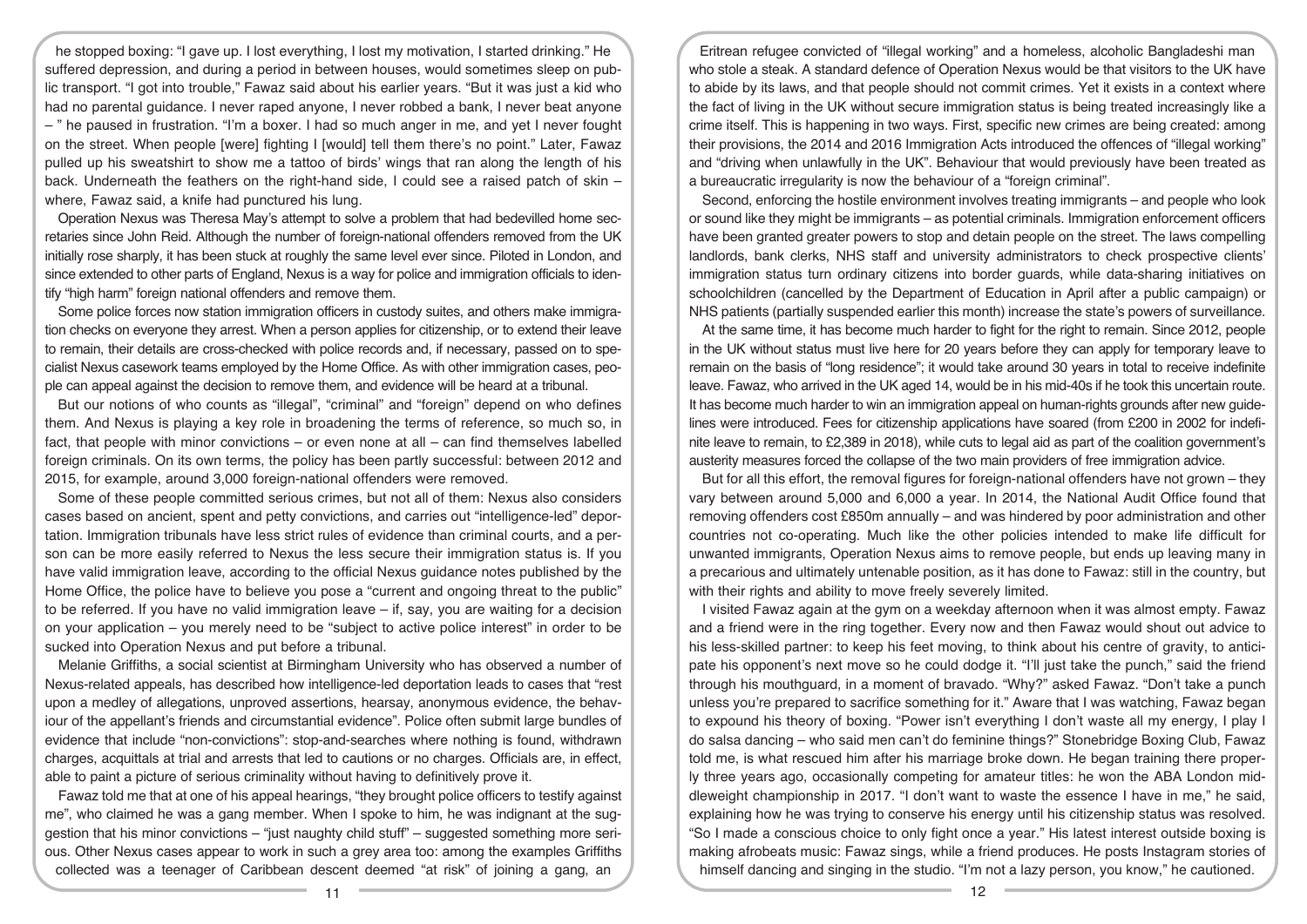Towards the end of last year, a few months after an application to be considered stateless was rejected – again, the Home Office did not believe Fawaz when he said he wasn't eligible for citizenship elsewhere – his resolve faltered. His depression came back, and he missed several of his weekly sign-in appointments at his local Home Office reporting centre. On 29 November, as Fawaz was on his way into the gym, the building was surrounded by police and he was arrested by immigration enforcement officers. He was kept overnight in Wembley police station, and then driven to a detention centre near Gatwick airport – where officials told Fawaz that they were preparing to deport him to Nigeria.

The UK places nearly 30,000 people in immigration detention each year, of whom half are foreign-national offenders. Detaining immigrants is officially supposed to be used as a last resort – and only when there is a reasonable prospect of imminently removing someone from the country. A recent Amnesty International report found that immigration detention has now become a "routine" procedure, in which administrative mistakes were common but difficult to put right. Once someone has entered detention, the report found, they are often kept there "as a matter of convenience". Around half are released back into the community, which suggests that many should not have been in there in the first place. But the number of people released on bail from detention – living in limbo, as Fawaz now does – has more than doubled since 2010, to nearly 4,000 last year.

Fawaz was initially bullish when he described his time in detention, calling it a "clarification of the mind". He said he had spent most of his time in the centre's gym, or teaching himself how to play the piano. But it was obvious the experience had disturbed him. He said he had self-harmed several times while he was there – "not because I wanted to die but because it's a relief for me" – and showed me marks on his wrists and forearms. "For the first week, I felt like my life was finished," he said. "Like an abandoned kid again." His spirits were lifted when his case made national news. "Even the security in there came up to me and said: 'You're famous, man, everyone's talking about you.'" Some weeks later, a representative of the Nigerian high commission told officials working on Fawaz's case that he was not their citizen. On 2 January, an immigration tribunal appeals judge released Fawaz on bail, back to his old life of weekly sign-ins.

One evening at the end of January, Fawaz stepped on stage at Amnesty International's events hall in east London. The audience had just watched Leon Gast's documentary When We Were Kings, which tells the story of Muhammad Ali and George Foreman's 1974 world heavyweight championship match in Zaire. The film still has a political charge: Ali and Foreman's views on history, racism and the role that boxing plays in reclaiming black power sit uncomfortably next to contributions from Norman Mailer and George Plimpton, white American writers praising the physique of their black compatriots and shouting with glee as they fight in the rThe politics of the film were especially resonant at this event: a monthly club hosted by Welcome Cinema and Kitchen, an organisation that brings refugees, asylum seekers and the public together for social events. Many of the attendees were living with precarious legal status, and had come to hear Fawaz talk about his own situation.

Before the event, he had been entertaining children in the creche downstairs, showing off his title belts and cracking jokes as he posed for photos. But when he entered the hall and saw his picture projected on to a large screen, he gasped in surprise. Fawaz's self-confidence is evident, but there is also a certain naivety that came from his upbringing: he told me that he had barely left the west London suburbs until his early 20s.

Since being released from detention, with the prospect of being recalled at any moment, Fawaz now has three possible routes. The first is to make another application to the Home Office: his lawyers are considering options for an appeal, supported by the 100,000 signatories of the 38 Degrees petition. If that fails, he could still be deported, but this is unlikely, since Nigeria, which usually co-operates with the UK in deportations, has been firm in insisting he is not theirs. This leaves a third route: an endless limbo as the UK tries unsuccessfully to remove him, and facing destitution if the donations he gets from friends dry up. Many of the people in the Welcome Cinema audience risked finding themselves in similar situations; some, perhaps, already were. This complex system for removing immigrants affects thousands of men, women and children in Britain today, yet as Melanie Griffiths points out in her research, it's striking how recent a phenomenon it is.

Although states practised banishment or transportation throughout much of history, this largely stopped in the 19th century with the rise of the nation state. In the UK, deportation was reintroduced by our first modern immigration restrictions, the 1905 Aliens Act. But it was only during the 1990s that it began to be used on a large scale – at first to remove failed asylum seekers, and now as a more general tool for immigration control.

Operation Nexus is one of the most sensitive parts of this system; most politicians would shrink from giving it proper scrutiny. Yet as Fawaz's story suggests, it seems to offer little room for redemption, which is usually regarded as an important part of the criminal justice system. There is also a wider question about equality before the law: do certain people deserve to be punished twice for a crime, on the basis of their immigration status?

Because of existing bias in sentencing, ethnic-minority communities are the most affected by efforts to deport foreign-national offenders: black and Asian men are over-represented in the prison population, while around 75% of immigration detainees are of Afro-Caribbean or Asian origin; Griffiths's research found that barely any north Americans or Australians end up in detention. And the broader effort to force unwanted immigrants from Britain falls mainly on black, Asian and eastern European shoulders. Even some EU citizens have been caught up in the hostile environment: a policy to deport EU rough sleepers was ruled unlawful by the high court in December, after a case brought on behalf of two Polish men and a Latvian. These are the people whose work Britain demands when the economy requires it, and whom it rejects when they are surplus to requirements. The drive to make expulsions easier is also adding a chapter to Britain's relationship with its former colonies: the UK is spending £700,000 to build a prison wing in Nigeria for deportees, and has offered to fund a maximum-security prison in Jamaica. Deportation charter flights, in which immigration detainees are removed en masse, now operate several times a year to West Africa and South Asia.

Governments often try to make distinctions between good citizens and bad citizens – the welfare scroungers v the hard-working families – but the way Britain has hardened its borders has created a situation that many of us were unaware of until recently, in which people who have lived in this country for many years find their right to stay here permanently under question. Griffiths calls them "almost citizens". I mentioned this to Fawaz: "That's me!" he exclaimed. "You know when you chuck a leaf in a stream of water and you don't know where it's going, you just – I have no control over this now. At this point, it's up to the Home Office to give me a chance. To say: yes you can stay."

Fawaz's first name – Kelvin – is a nickname he acquired as a teenager. At our last meeting, I asked him where he had got it from. "I just made it up when I came here," he told me. "Because I kept on telling people my name is Bilal Fawaz and they couldn't pronounce it, so I said: 'OK, my name is Kelvin.' I wanted to sound more British. I took on the persona."